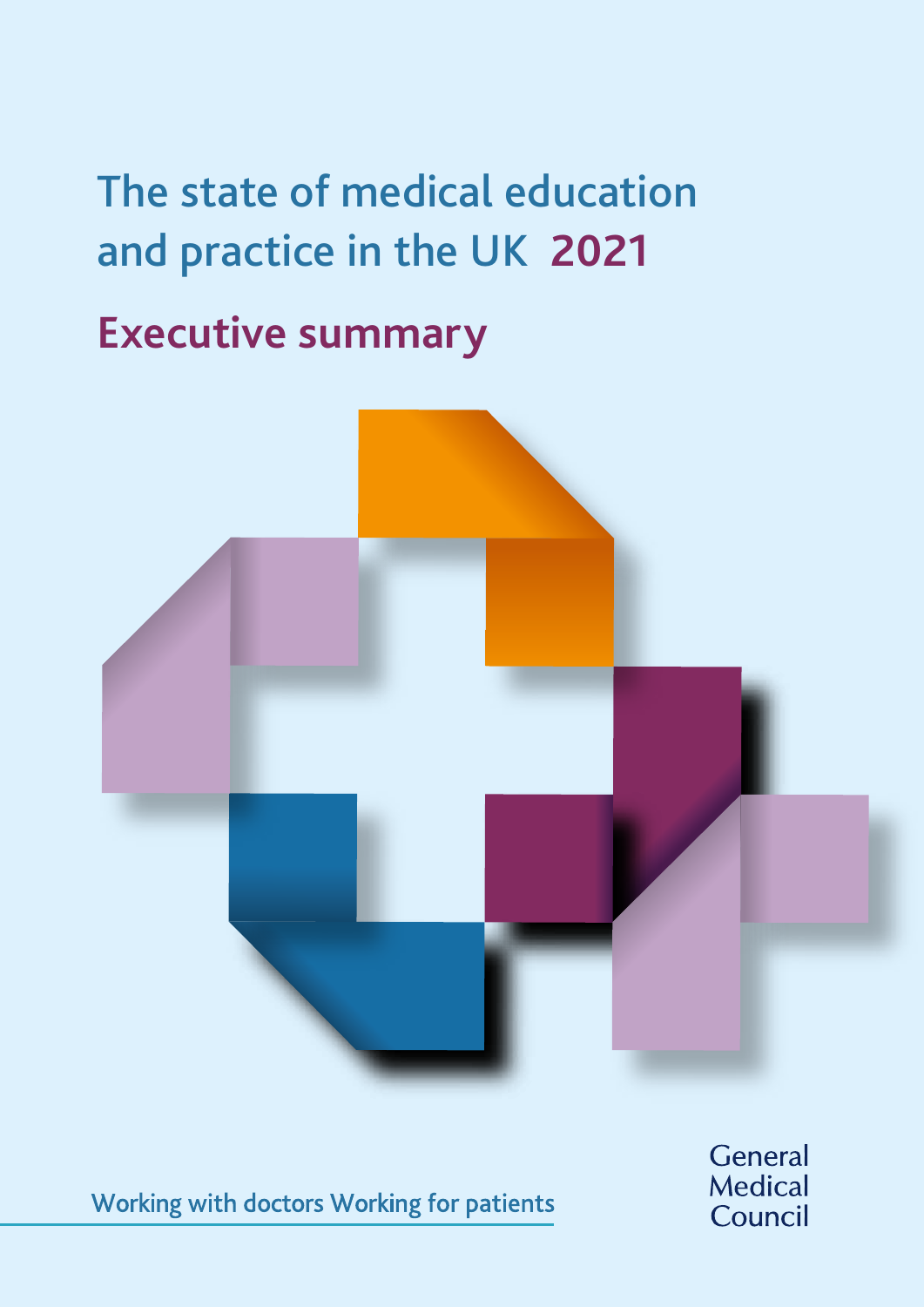## Executive summary

The 2021 edition of 'The state of medical education and practice in the UK' reflects on the extensive and ongoing toll of the coronavirus (COVID-19) pandemic, but also highlights learning to build on.

Doctors, and their colleagues in the health system, have worked with dedication, resilience, and innovation. The recovery of healthcare professionals is now vital, and a fundamental part of the recovery of services.

This report examines the evidence from our latest research, giving important insights into doctors' thoughts and experiences over this challenging period, and their intentions and concerns for the future.

#### **A worsening picture on workload, welfare, and burnout, challenging patient safety and retention**

Our data and research show rising clinical pressures are exacerbating chronic challenges to doctors' welfare, patient safety, and workforce retention. The situation is worse than in the summer of 2020, with many doctors feeling dissatisfed, reporting negative effects on mental health and wellbeing, being at high risk of burnout, and dealing with a high-intensity workload most of the time. Over two-thirds of doctors told us workload pressure was a barrier to patient care.

A high overall quality of training and supportive training environments have been sustained. But trainees and trainers both report high workloads, and our research shows some of the worst indications of burnout since 2018, when we

began asking about it. These pressures impact the opportunities and progression of many doctors in training; education quality and ability to progress must be maintained as part of healthcare recovery.

The advent of the pandemic saw innovations and developments in the delivery of healthcare at rapid pace. Most of these were improvements, and were considered positive changes that could shape the future of healthcare. But there are signs of waning confidence that these positive changes will be sustained and built upon.

#### **Building a positive future**

Despite these challenges, the opportunity to retain and build on the positive changes seen over the pandemic must not be lost. Improved teamworking was reported as one of the positive changes, and it is important that the newly regulated medical associate professions are able to work effectively to help support these developments. We will continue to support the recovery and evolution of the health system as part of ensuring the safety of patients and the wellbeing of doctors.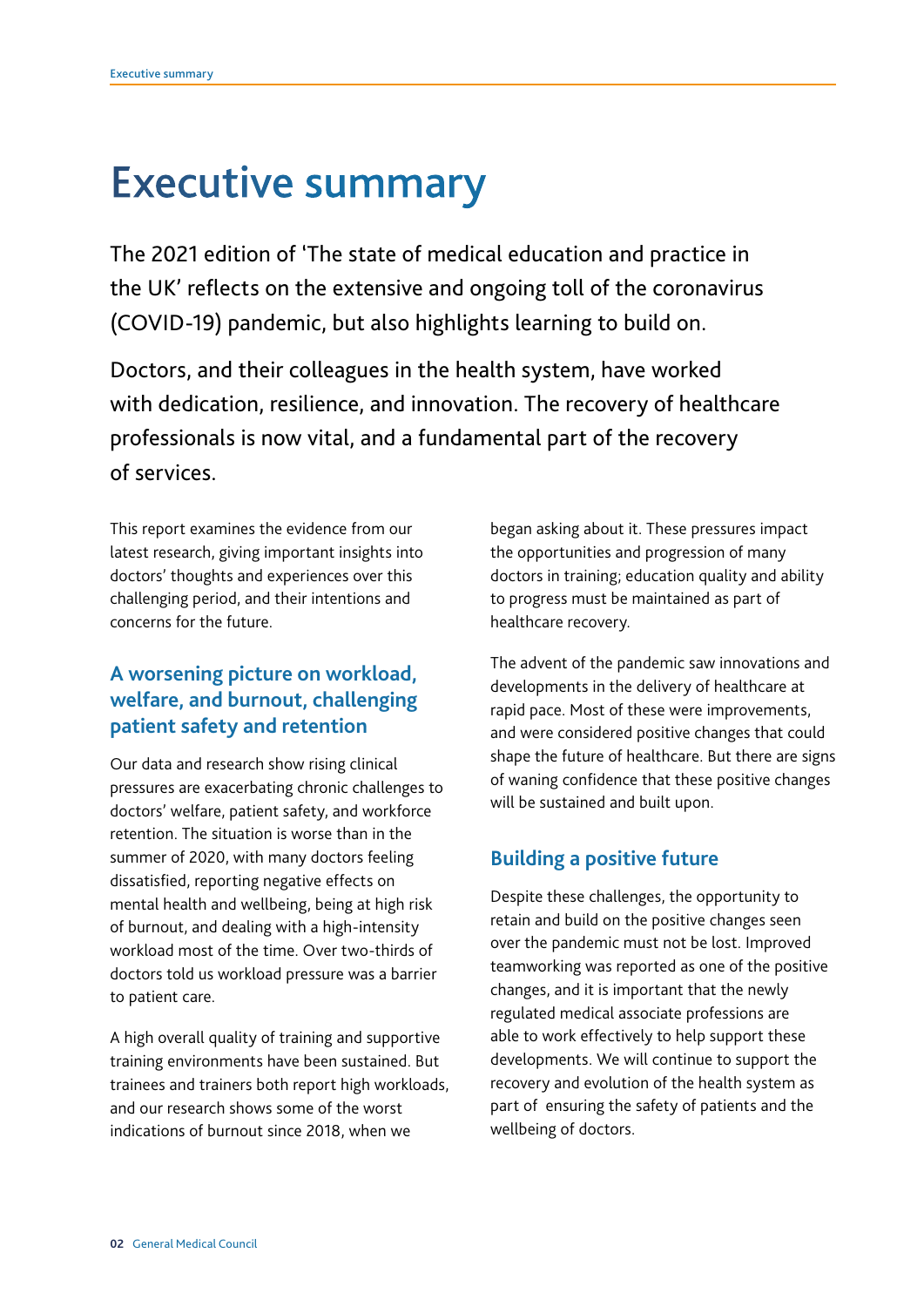### Chapter 1 – Working during the pandemic

Medical practice has continued to evolve rapidly over the past year in response to changes and challenges in the healthcare environment caused by the coronavirus pandemic. A growing backlog of patient care and further pandemic waves have put many doctors under intense pressure. There is concern and uncertainty in the profession about how we will emerge from the pandemic.

Doctors continue to face significant changes in both their professional and personal lives as a result of the pandemic. More doctors are once again struggling with workload, after our data in 2020 indicated a temporary decrease in workload for some. More doctors are at a high risk of burnout, with a return to levels similar to those seen before the pandemic. There is a strong relationship between burnout, workload pressures, and levels of support.

Our research found GPs are once again reporting much greater pressure than any other group. On average, GPs described the workload on three quarters of their days as 'high intensity', and around a third were at high risk of burnout. There is concerning evidence of differences in experiences between doctors that belong to particular groups, such as:

- Disabled doctors were almost twice as likely as non-disabled doctors to be dissatisfed, at a high risk of burnout, struggling with workload, and taking hard steps towards leaving the profession.
- Doctors from a Black and minority ethnic (BME) background, particularly Asian/Asian British doctors, are less likely to agree that they are supported by their immediate colleagues or are part of a supportive team, echoing our 2019 'Fair to refer?'<sup>1</sup> research,

which found doctors from BME backgrounds are often treated as 'outsiders' in the workplace, receiving poorer support.

There is growing recognition that the pandemic has created unprecedented workplace conditions that have placed healthcare professionals at risk of moral injury: psychological distress resulting from actions, or lack of action, violating a person's moral or ethical code.

Workload pressures emerged as the factor that most often contributed to compromised patient care and safety. Delays to patient care and long waiting lists are key concerns for doctors. The shift to providing more care remotely has many benefits, but remote care is not always suitable and can carry a risk of interfering with the effective delivery of patient care. The full effect of the pandemic on patient care and the doctorpatient relationship is not yet clear.

There are encouraging examples of changes during the pandemic period, particularly relating to teamwork and sharing knowledge and experiences across the medical profession. Doctors feel that some changes have helped deal with increased patient demand and relieve workloads. However, in the face of current healthcare pressures – 30% of doctors said they often feel unable to cope with their workload, up from 19% in 2020 – there is a very real risk that the opportunity to sustain positive changes could be lost.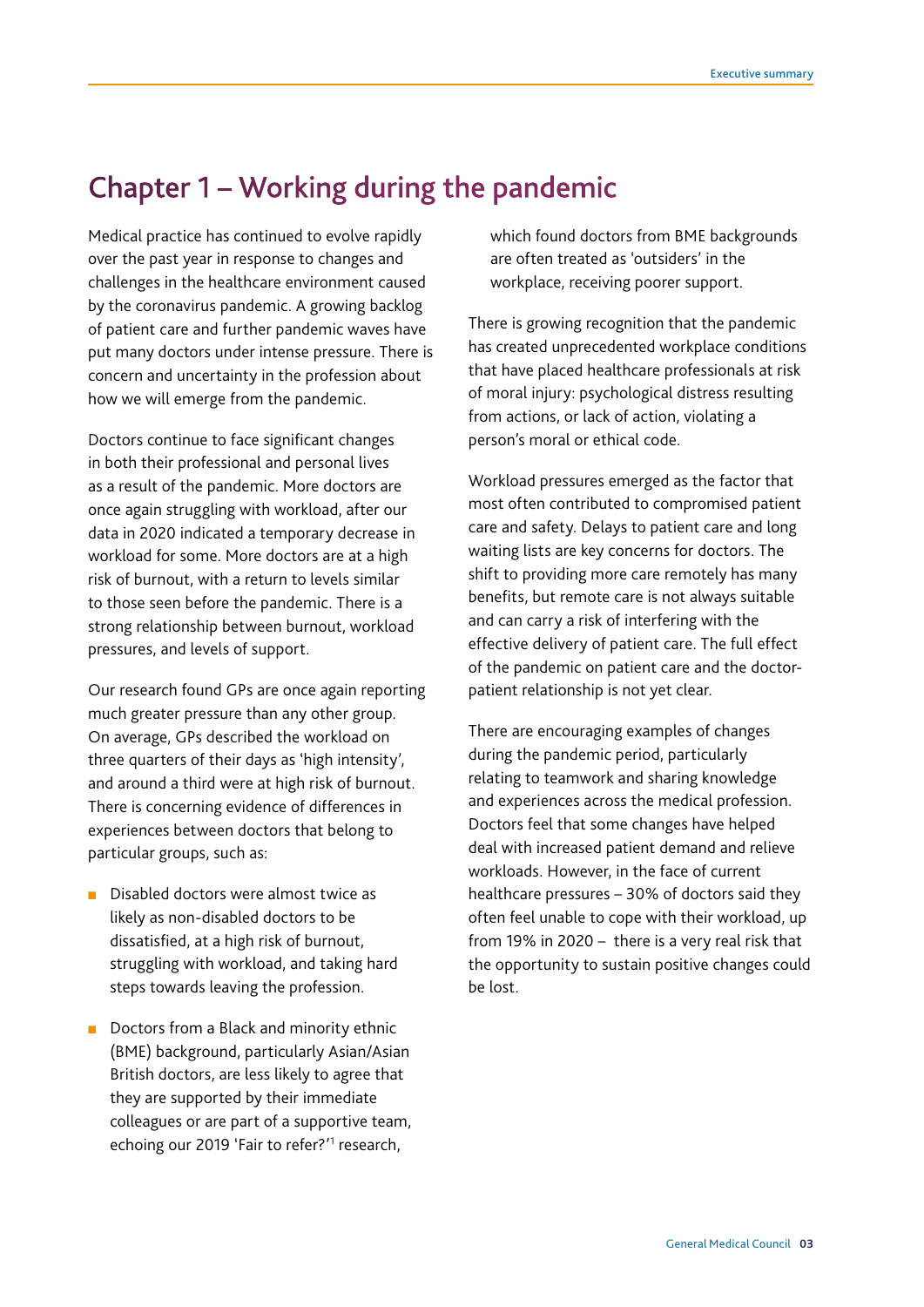### Chapter 2 – Experiences and challenges in postgraduate medical education

Postgraduate medical trainees are an integral part of the medical workforce, developing skills, knowledge, and experience while providing patient care. Most then advance into UK practice on the specialist or GP registers. We monitor the experiences and progress of these doctors through the national training survey (NTS), the largest annual survey of doctors in the UK.

It is reassuring that the overall quality of training being delivered remains high, and most trainees and trainers continue to feel supported and valued at work. Some recent improvements have been sustained, including an improvement in managing the effect of rota gaps on training opportunities, as well as the successful use of virtual learning environments and remote consultations to develop trainees' skills.

However, the impact of the pandemic is evident: a greater proportion of trainees and trainers are at high risk of burnout than ever before, and workloads in several specialties are increasing, especially in general practice.

Furthermore, trainees are facing challenges around meeting curricula requirements and finding opportunities to backfill missed training. Some trainees are struggling to gain required competencies and experiences, often exacerbated by the need to catch up on missed opportunities while working in the wider context of the ongoing pandemic and recovery. Trainees in medicine, surgery, and obstetrics and gynaecology programmes are finding it particularly tough.

Service recovery must not be prioritised at the expense of recovery in training; training is a vital aspect of service recovery, improvement, and future workforce supply. The pandemic continues to affect many trainees negatively, with risks to both morale and the development and progression of doctors. These pressures could have long-term consequences for staff wellbeing, workforce capacity, and, ultimately, patient care and service delivery.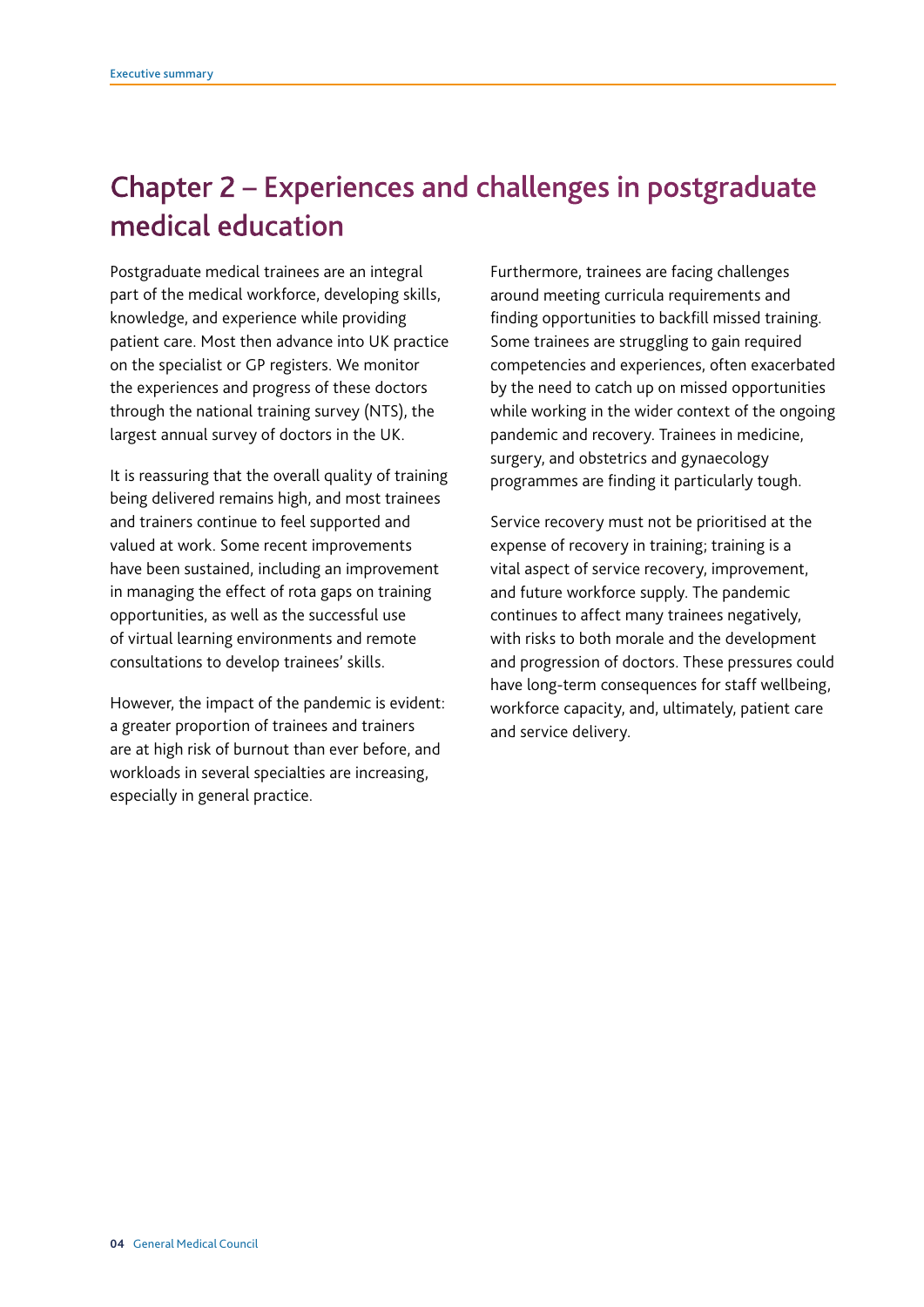#### Chapter 3 – Workforce

The ongoing coronavirus pandemic continues to affect doctors' career intentions and the medical workforce. In 2021, 23% of doctors said they were planning to leave the profession, up from 19% in 2020. This year 7% of all doctors said they had taken 'hard steps' towards leaving the profession, up from 4% in 2020 and 3% in 2019.

Over a third of doctors (35%) said they were considering reducing their contracted hours in 2021. Though less than the 41% who were considering doing so in 2019, before the pandemic, this rise indicates a return to the concerning level seen at that time. Some doctors felt it was not realistic to reduce their hours in the current climate, though they may have wanted to.

The pandemic has affected the movement of international medical graduates (IMGs), reducing both the number that joined and the number that left the UK workforce. Overall, the total number of licensed IMGs in the workforce increased by 6%, to over 77,000 in 2021. Around 7,000 IMGs joined the workforce in 2021, a 33% decrease from the over 10,000 that joined in 2020, but comparable with 2019 (when just over 7,000 joined). It is currently unclear what the longer-term effect of the pandemic will be on doctor migration.

There has been an unprecedented increase in the number of students accepted into UK medical schools, with the number of students commencing in 2021/22 up 21% compared with 2020/21.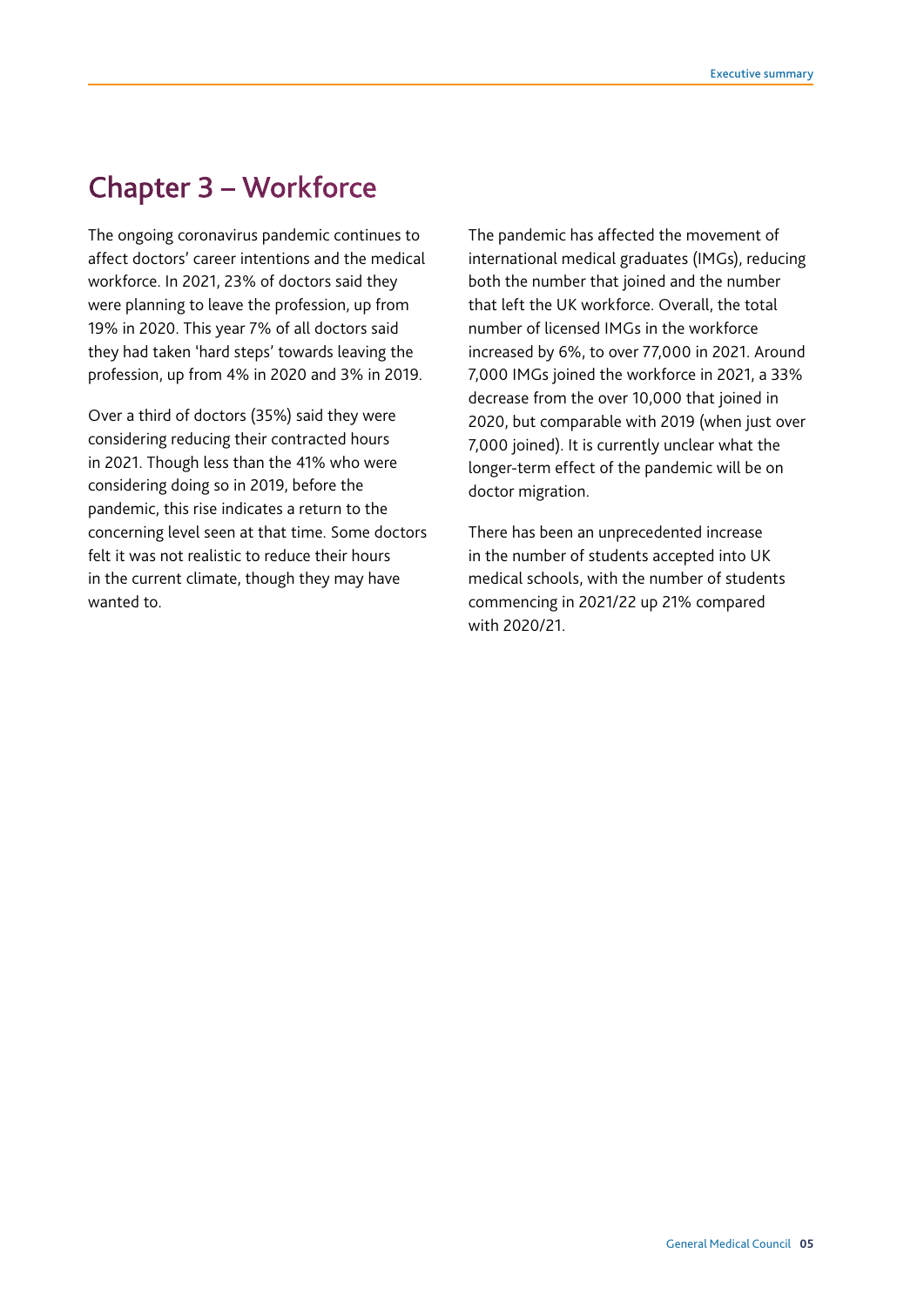#### Chapter 4 – Building towards a positive future

approaches are retained. The coronavirus pandemic continues to affect the UK's health system adversely, in terms of treatment backlogs and access for patients, as well as taking a toll on the wellbeing of doctors. Our 'Caring for doctors, Caring for patients'2 research highlighted the direct relationship between workplace stress and quality of care for patients. Evaluating and learning from the range of new innovative approaches and adaptations implemented throughout the pandemic will be vital in ensuring best practice

It is also important to reflect on the positive changes and opportunities that have emerged in response to the huge challenges doctors and their healthcare colleagues continue to face. Positive changes in communication and teamwork have largely been maintained. Interdisciplinary teamworking has been a vital element of effective working practices during the pandemic, supporting more inclusive, compassionate workplaces that focus on workforce wellbeing. Additionally, greater visible support from leadership figures has further aided a more compassionate working culture that plays a central role in ensuring patient safety.

Our 'Fair to refer?'<sup>1</sup> research recommended senior leaders engage with staff, particularly to support 'out groups' of doctors, such as those in ethnic minority groups. Leadership is critical in ensuring cultural shifts are maintained, as well as learning from the flexible and adaptable approaches to delivering patient care that accelerated during the pandemic, such as the use of remote consultations, triaging cases to the most appropriate healthcare professional, and sharing knowledge across teams. Multidisciplinary team working, engaging Physician Associates and Anaesthesia Associates, must also be part of long-term recovery.

The strategic plans in place across the health services of England, Scotland, Wales, and Northern Ireland are a promising signal of future improvements across the UK's health services. These plans represent a combined will and commitment to improve health and wellbeing support; tackle discrimination and improve a sense of belonging; evolve new ways of working and delivering care effectively; and grow workforces for the future to ensure patient safety and high-quality clinical services are maintained. We, along with other organisations, are working with the national bodies to help deliver these plans, either directly where it is within our remit or by providing support and evidence.

We have a specific role in enabling the supply of doctors and in supporting medical education and training. We will continue to do this through:

- m. Setting standards and effectively monitoring new UK medical schools and new overseas programmes.
- $\mathbf{r}$ Ensuring that education and training capacity is protected and quality assured, while encouraging flexibility in training that could also contribute to meeting service needs and equality, diversity, and inclusion goals.
- ш Working with others across the system to build on the lessons from the pandemic around preparedness, training progression, and support for doctors in training.
- Working towards achieving our equality, diversity, and inclusion targets and eliminating ethnicity-based differentials in the doctors referred to us by employers, and tackling differential attainment in medical education through our 'fairer training cultures' programme of work.